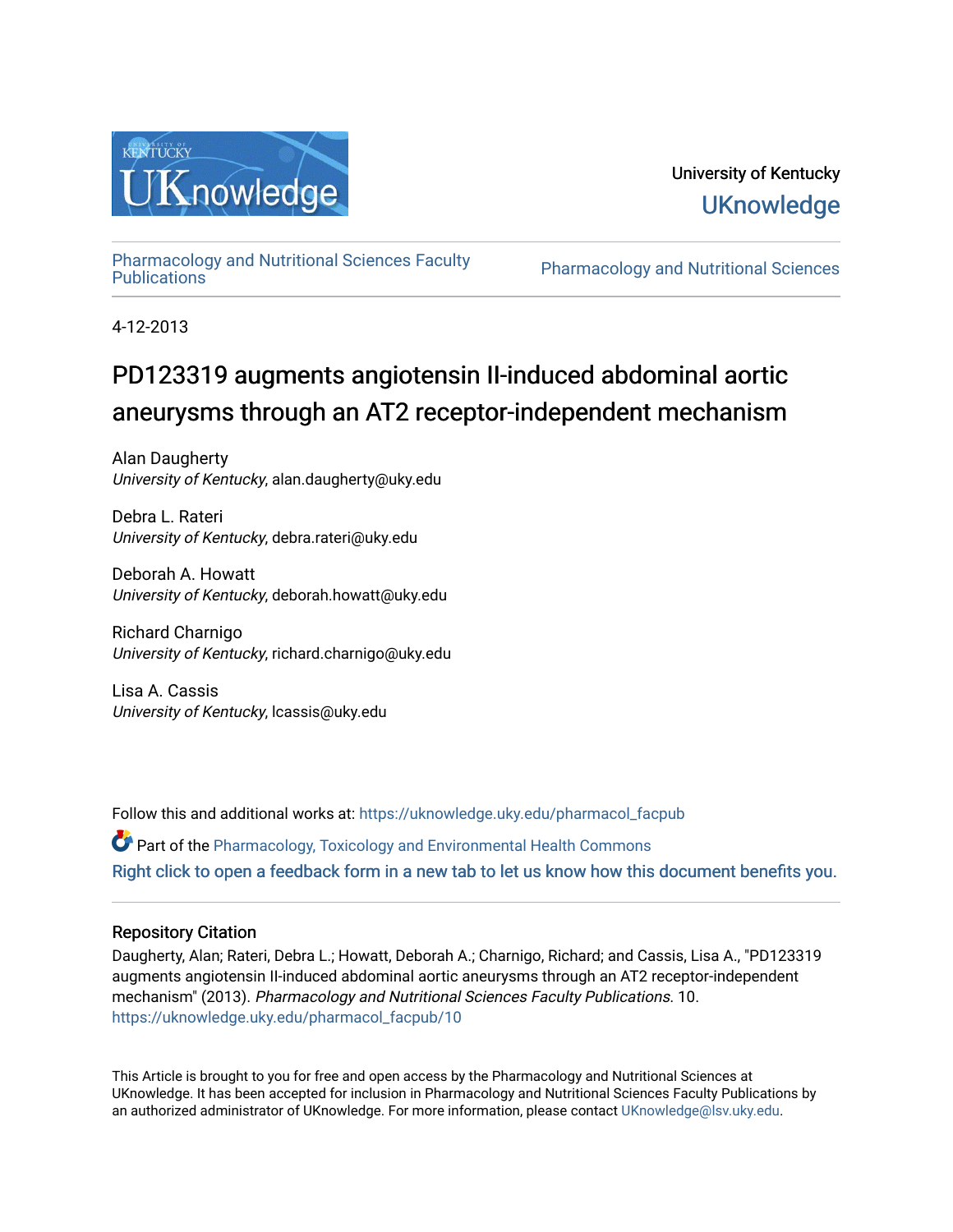## PD123319 augments angiotensin II-induced abdominal aortic aneurysms through an AT2 receptor-independent mechanism

Digital Object Identifier (DOI) http://dx.doi.org/10.1371/journal.pone.0061849

## Notes/Citation Information

Published in PLoS ONE, v. 8, no. 4, e61849.

© 2013 Daugherty et al. This is an open-access article distributed under the terms of the Creative Commons Attribution License, which permits unrestricted use, distribution, and reproduction in any medium, provided the original author and source are credited.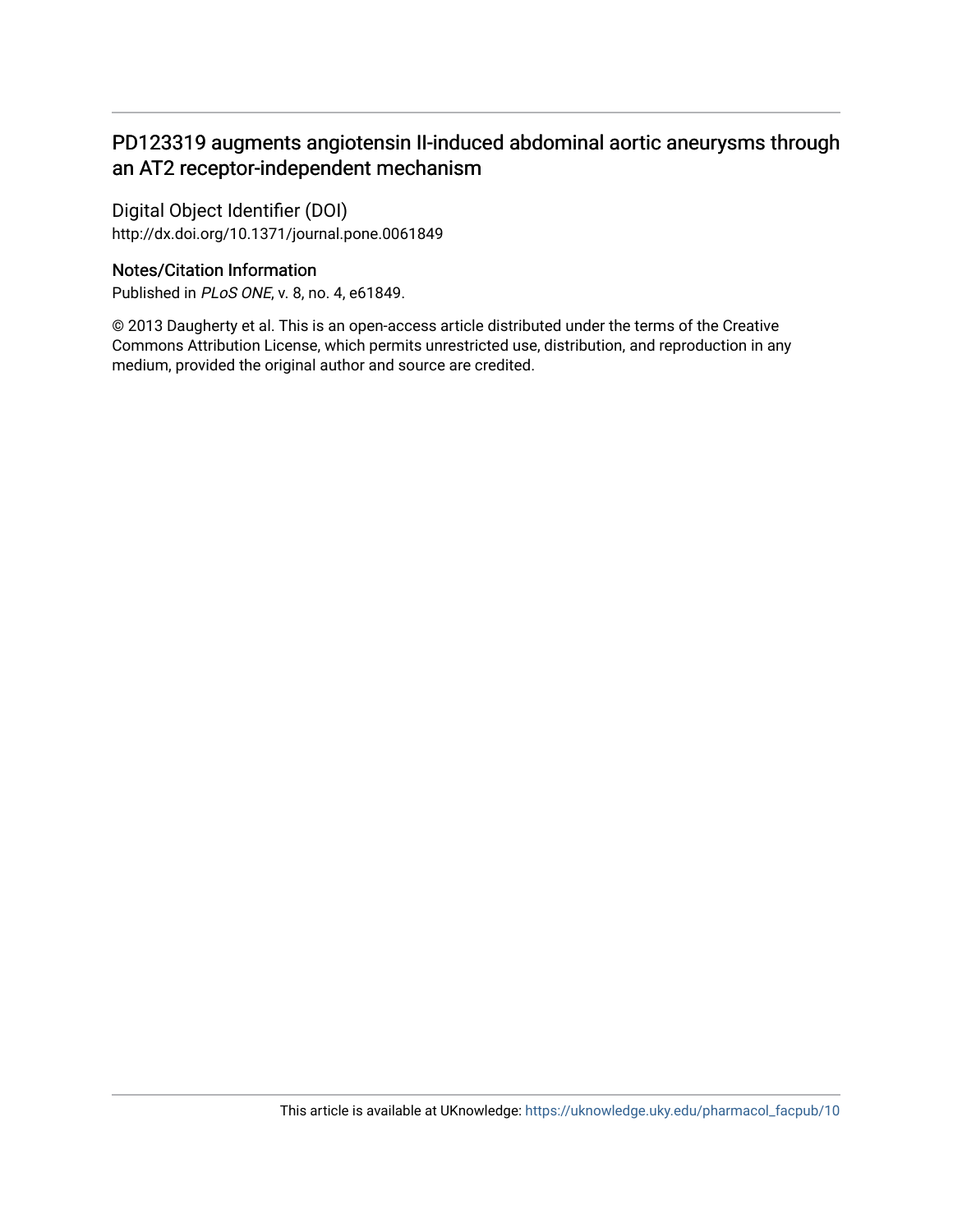# PD123319 Augments Angiotensin II-Induced Abdominal Aortic Aneurysms through an AT2 Receptor-Independent Mechanism

### Alan Daugherty<sup>1,2</sup>\*, Debra L. Rateri<sup>1</sup>, Deborah A Howatt<sup>1</sup>, Richard Charnigo<sup>3</sup>, Lisa A. Cassis<sup>2,4</sup>

1 Saha Cardiovascular Research Center, United States of America, 2 Graduate Center for Nutritional Sciences, United States of America, 3 Department of Biostatistics, United States of America, 4Department of Molecular and Biomedical Pharmacology, University of Kentucky, Lexington, Kentucky, United States of America

#### Abstract

Background: AT2 receptors have an unclear function on development of abdominal aortic aneurysms (AAAs), although a pharmacological approach using the AT2 receptor antagonist PD123319 has implicated a role. The purpose of the present study was to determine the role of AT2 receptors in AngII-induced AAAs using a combination of genetic and pharmacological approaches. We also defined effects of AT2 receptors in AngII-induced atherosclerosis and thoracic aortic aneurysms.

Methods and Results: Male AT2 receptor wild type (AT2 +/y) and deficient (AT2 -/y) mice in an LDL receptor  $-/$ background were fed a saturated-fat enriched diet, and infused with either saline or AngII (500 ng/kg/min). AT2 receptor deficiency had no significant effect on systolic blood pressure during AngII-infusion. While AngII infusion induced AAAs, AT2 receptor deficiency did not significantly affect either maximal width of the suprarenal aorta or incidence of AAAs. The AT2 receptor antagonist PD123319 (3 mg/kg/day) and AngII were co-infused into male LDL receptor  $-/-$  mice that were either AT2 +/y or  $-\gamma$ . PD123319 had no significant effect on systolic blood pressure in either wild type or AT2 receptor deficient mice. Consistent with our previous findings, PD123319 increased AngII-induced AAAs. However, this effect of PD123319 occurred irrespective of AT2 receptor genotype. Neither AT2 receptor deficiency nor PD123319 had any significant effect on AngII-induced thoracic aortic aneurysms or atherosclerosis.

Conclusions: AT2 receptor deficiency does not affect AngII-induced AAAs, thoracic aortic aneurysms and atherosclerosis. PD123319 augments AngII-induced AAAs through an AT2 receptor-independent mechanism.

Citation: Daugherty A, Rateri DL, Howatt DA, Charnigo R, Cassis LA (2013) PD123319 Augments Angiotensin II-Induced Abdominal Aortic Aneurysms through an AT2 Receptor-Independent Mechanism. PLoS ONE 8(4): e61849. doi:10.1371/journal.pone.0061849

Editor: Elena Aikawa, Brigham and Women's Hospital, Harvard Medical School, United States of America

Received September 27, 2012; Accepted March 14, 2013; Published April 12, 2013

Copyright: © 2013 Daugherty et al. This is an open-access article distributed under the terms of the Creative Commons Attribution License, which permits unrestricted use, distribution, and reproduction in any medium, provided the original author and source are credited.

Funding: This work was supported by the National Institutes of Health (HL062846). The funder had no role in study design, data collection and analysis, decision to publish, or preparation of the manuscript.

Competing Interests: The authors have declared that no competing interests exist.

\* E-mail: Alan.Daugherty@uky.edu

#### Introduction

Chronic infusion of angiotensin II (AngII) into hypercholesterolemic mice promotes formation of aortic aneurysms that predominantly localize to the suprarenal aortic (AAAs) and ascending aortic (TAAs) regions and augments atherosclerotic lesions [1–4]. AngII exerts its bioactive effects through binding to AT1 and AT2 receptors. In rodents, AT1 receptors are expressed as two subtypes termed AT1a and AT1b. AT1a receptors are the most predominant AngII receptor subtype in many tissues of adult mice, whereas AT2 receptors are abundant in fetal development with expression restricted to adrenal glands, brain, kidneys, and heart of adult rodents [5]. The AT2 receptor gene is located on the X chromosome. AngII-induced aortic aneurysms and atherosclerosis are diminished by administration of an AT1 receptor antagonist, losartan, or in mice with AT1a receptor deficiency [4,6,7], demonstrating a critical role of AngII-AT1a receptor interaction on aortic pathologies. Despite its low expression in many tissues of adult rodents, AT2 receptors are upregulated during vascular injury [8]. Furthermore, vascular responses to

AngII in the absence of AT2 receptors are increased, which are accompanied by upregulation of AT1 receptors [9,10]. Therefore, it has been proposed that the AngII-AT2 receptor interaction opposes effects of AngII through AT1 receptor activation.

Previous studies have determined roles for AT2 receptors on aortic aneurysms and atherosclerosis using either pharmacological or genetic approaches [6,11–16]. Pharmacological assessments of AT2 receptors in vivo have been limited to the use of a single antagonist, PD123319. While we have reported that PD123319 augments AngII-induced AAAs [6], there are conflicting findings regarding the effects of PD123319 on atherosclerosis. These range from attenuating atherosclerosis in diabetic apolipoprotein (apoE)  $-\prime$  mice [15], having no effect on AngII-induced atherosclerosis in apoE  $-\prime$  mice [6,12], to increased atherosclerosis in young apoE  $-\prime$  female mice [6] or apoE and AT1a receptor double deficient mice [16]. Since there is always potential for a drug to exert effects through an ancillary effect beyond its class-specific property, it is unclear whether these inconsistencies are due to offtarget effects of PD123319. AT2 receptor deficient mice were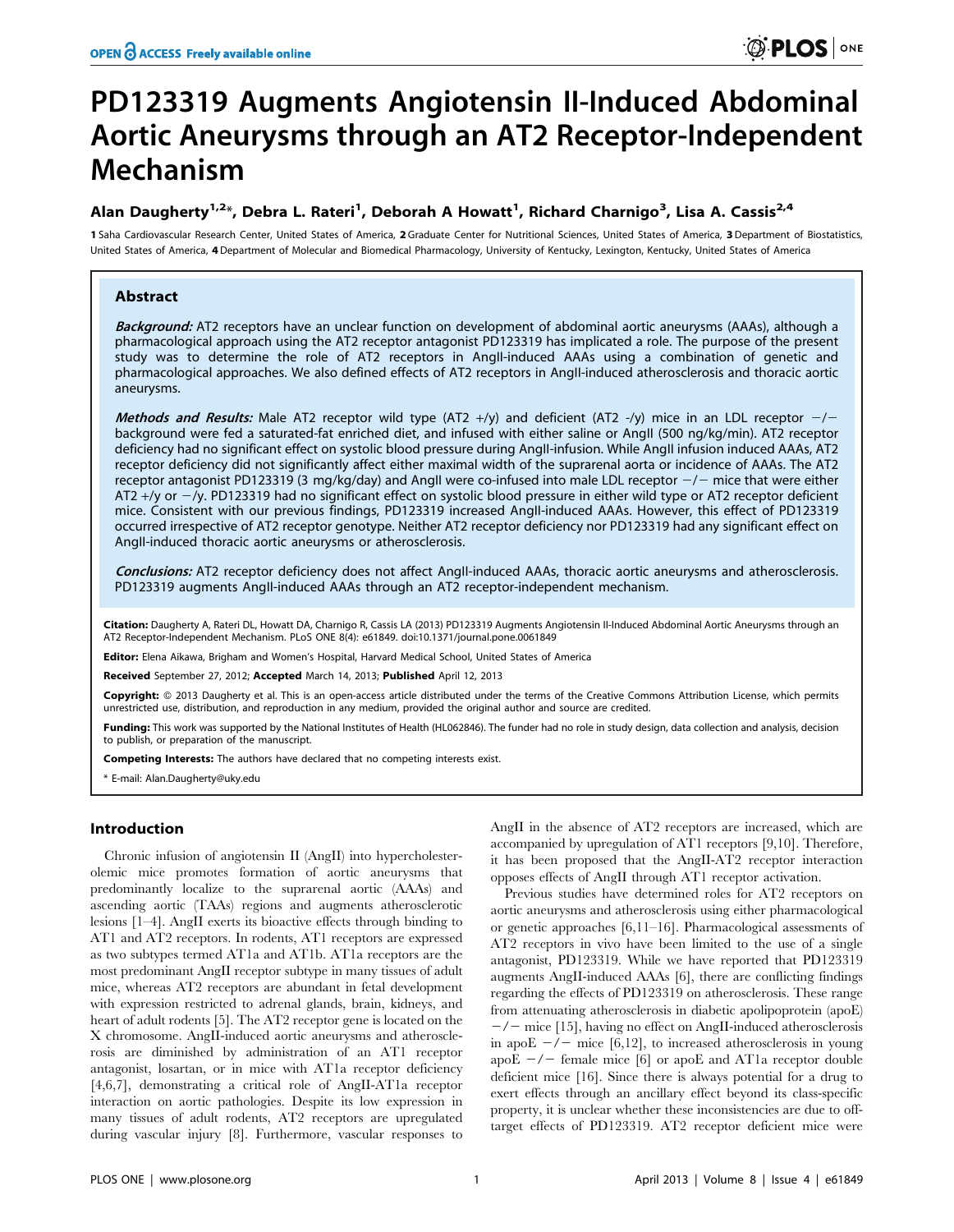developed by two independent groups [17,18]. In agreement with the inconsistent results from PD123319, AT2 receptor deficiency has shown reduction [15], augmentation [13,14], no effect [11], or no effect on lesion size but influencing cellular and molecular elements in atherosclerotic lesions [14]. No study has determined the role of genetic AT2 receptor deficiency on AngII-induced aortic aneurysms.

In the present study, we defined the role of AT2 receptor deficiency on AngII-induced aortic aneurysms and atherosclerosis. We also infused PD123319 into wild type and AT2 receptor deficient mice to define the specificity of this pharmacological approach on these aortic pathologies.

#### Materials and Methods

#### Ethics Statement

All mouse studies were performed with approval of the University of Kentucky Institutional Animal Care and Use Committee.

#### Mice and Diets

LDL receptor  $-\prime$  mice of C57BL/6 background were purchased from the Jackson Laboratory (B6.129S7-Ldlr<sup>tm1Her</sup>; Stock # 002207; Bar Harbor, ME). Male AT2 receptor deficient mice were supplied by Dr. Inagami at Vanderbilt University. Since AT2 receptor is located on the X chromosome, male AT2 receptor deficient mice are represented as AT2 -/y, and wild type littermates are denoted as AT2 +/y. Male AT2 -/y mice and female LDL receptor  $-/-$  mice were mated, and their offspring were bred to generate LDL receptor  $-\prime$  mice that were either wild type or deficient for AT2 receptors. Only male mice were used in this study since females are not susceptible to AngIIinduced AAAs [19]. All mice were maintained in a barrier facility and fed a normal rodent diet ad libitum.

To induce hypercholesterolemia, mice were fed a diet supplemented with saturated fat (milk fat 21% wt/wt; Diet  $#$ TD.88137; Harlan Teklad; Indianapolis, IN). This diet feeding started 1 week prior to pump implantation and was maintained during 4 weeks of infusion. The entire duration of fat-enriched diet feeding was 5 weeks.

#### Genotyping and Reverse Transcription Polymerase Chain Reaction (RT-PCR)

AT2 receptor genotypes of mice were confirmed using PCR. AT2 receptor genotyping used the following primers: forward 5'-GTAAGAATTTGGAGTTGCTG, and reverse 5'-GGGAT-TCCTTCTTTGAGAC. PCR reaction was 35 cycles of 95°C for 1 min,  $56^{\circ}$ C for 1 min, and  $72^{\circ}$ C for 2 min; and 1 cycle of  $72^{\circ}$ C for 5 min. Resultant amplicons for wild type and disrupted alleles were 500 bp and  $\sim$ 1.1 kb, respectively as shown in Figure S1A. LDL receptor genotyping used the following primers:  $5'$ -AGGTGAGATGACAGGAGATC, 5'-AGGATGACTTCC-GATGCCAG, and 5'-GCAGTGCTCCTCATCTGACTTG. PCR reaction was 35 cycles of 95 $\degree$ C for 1 min, 50 $\degree$ C for 1 min, and  $72^{\circ}$ C for 2 min; and 1 cycle of  $72^{\circ}$ C for 5 min as described previously.

RNA was isolated from aortic tissues of LDL receptor  $-\prime$ mice, that were either  $AT2 +/y$  or  $-\frac{y}{y}$ , using the SV Total RNA Isolation System (Catalog # Z3100, Promega Corp, Madison, MI). RT-PCR of AT2 receptor and  $\beta$ -actin was performed using the Access RT-PCR system (Catalog # A1250, Promega Corp) in a thermocycler (Bio-Rad, Hercules, CA, USA) as described previously. Samples containing either no template or no RT reactions were used as negative controls.

#### Osmotic Minipump Implantation and AngII Infusion

Osmotic minipumps (Alzet Model 2004; Durect Corp; Cupertino, CA) were implanted subcutaneously to deliver saline, AngII (500 ng/kg/min; catalog # A9525; Sigma-Aldrich; St. Louis, MO), or PD123319 (3 mg/kg/d; catalog  $#$  P186, Sigma-Aldrich) as described previously [1,6].

#### Serum Cholesterol Measurement

Serum cholesterol concentrations were determined using commercially available enzymatic assay kits (Catalog # 439- 17501; Wako Chemicals; Richmond, VA). Lipoprotein cholesterol distributions were performed by size exclusion chromatography as described previously [20].

#### Systolic Blood Pressure Measurement

Systolic blood pressures were measured on conscious, restrained mice using a non-invasive tail cuff system (BP-2000; Visitech; Apex, NC) at the same time of each day, 5 consecutive days every week as described previously [21].

#### Aortic Aneurysm and Atherosclerosis Quantification

Aortas were excised at termination and fixed with 10% neutrally buffered formalin. After cleaning off adventitia, maximal aortic widths of suprarenal aortas were quantified by measuring ex vivo maximal diameters of suprarenal aortas using an Image-Pro Plus software (Media Cybernetics; Rockville, MD) as described previously [22]. Definition of AAA incidence included those having ex vivo aortic width at least 50% larger compared to the mean aortic width measured in mice infused with saline as well as death due to aortic rupture located in abdominal aortas.

Atherosclerosis was quantified on intima of the aortic arch region that contained the ascending portion, arch, and part of the descending thoracic portion (from the aortic orifice of left subclavian artery to 3 mm below) as described previously [23–25].

#### Characterization of Abdominal Aortic Aneurysms

Three suprarenal aortas from each group were chosen based on the mean maximal diameter as shown in Figure S2, embedded in OCT, and serially sectioned using a cryostat. The aneurysm was sectioned  $(10 \mu m)$  of thickness) in serial sets consisting of 10 slides with 10 serial sections per slide as described previously [26]. Movat's pentachrome staining was performed using a commercial kit (Catalog  $# K042$ ; Poly Scientific R & D Corp; Bay Shore, NY) to distinguish elastin fibers and collagen in AAA tissues.

#### Statistical Analyses

Version 9.2 of SAS (SAS Institute Inc.; Cary, NC) and SigmaStat (Point Richmond, CA) were used for statistical analyses. Data are represented as mean $\pm$ standard error of the mean (SEM). Two way ANOVA was performed to compare continuous variables among groups that contained factors including two genotypes  $(AT2 + /y \text{ versus } AT2 - /y)$  and two manipulations (saline versus AngII, or AngII versus AngII+PD123319). Incidence of AAAs was analyzed using Fisher's exact test. Systolic blood pressure data were analyzed using two way repeated measures ANOVA.  $P<0.05$  was considered significant.

#### Results

#### AT2 Receptor Deficiency Did Not Change Aortic Pathologies in Mice Infused with AngII

Presence or deletion of AT2 receptors in mice was confirmed by AT2 receptor genotyping (Figure S1A) and RT-PCR showing a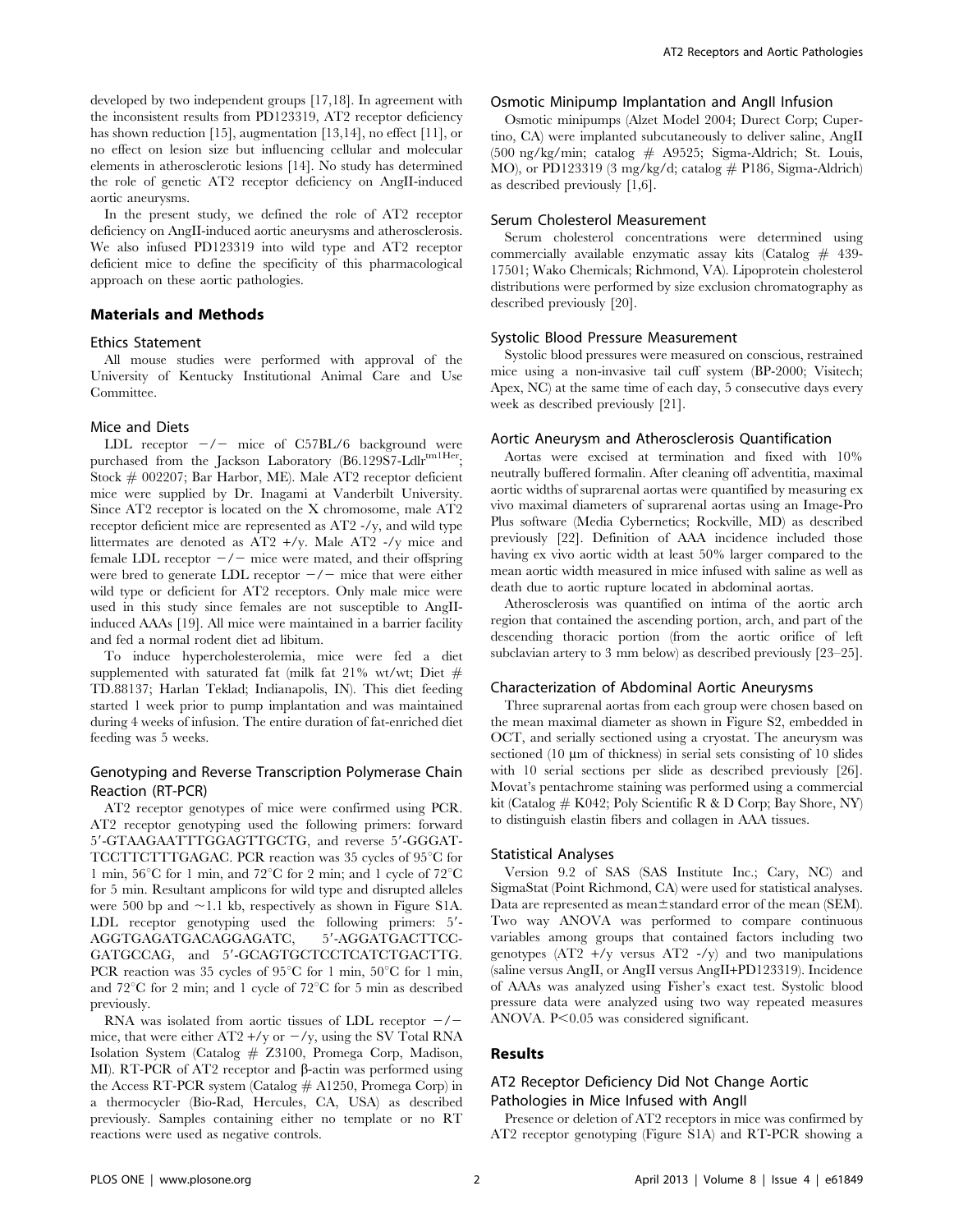complete absence of AT2 receptor mRNA in aortic tissues (Figure S1B). Infusion of either saline or AngII (500 ng/kg/min) had no significant effect on systolic blood pressure in either AT2 +/y or AT2 -/y mice (Table 1). A small, but significant, effect of genotype on body weights was detected  $(AT2 + /y \text{ versus AT2 } -/y: P = 0.03$ in Table 1), but there was no significant effect for manipulation (saline versus AngII infusion) or interaction between AT2 receptor genotype and manipulation. Plasma cholesterol concentrations showed a small but significant difference between AT2 +/y and AT2 -/y mice infused with AngII ( $P = 0.001$ ; Table 1), whereas there was no significant difference between the two AT2 genotypes infused with saline.

Consistent with our previous findings [1,6], infusion of AngII led to significant increases in maximal widths of suprarenal aortas (Figure 1) and incidence of AAAs (saline versus AngII: 0% versus  $40\%$ ; P = 0.004). AT2 receptor deficiency had no significant effect on AngII-induced AAAs, as determined by both maximal widths of suprarenal aortas (Figure 1) and incidence of AAAs (AT2 +/y versus  $-\gamma$ : 40% versus 28%; P = 0.74). Death due to aortic rupture occurred in 1 of 17 AT2 +/y mice, and in 0 of 18 AT2  $-$ / y mice.

In addition to AngII infusion inducing AAAs, we have reported previously that AngII infusion induced TAAs localized to the ascending portion of thoracic aortas and augmented hypercholesterolemia-induced atherosclerosis [1,3,4]. Consistent with the previous reports, AngII infusion induced TAAs as defined by increased intimal area of the aortic arch (Figure 2) and augmented atherosclerosis in the same region (Figure 3). However, AT2 receptor deficiency had no significant effect on either of these AngII-induced aortic pathologies.

#### PD123319 Augmented AngII-induced AAAs Independent of AT2 Receptor Genotype

PD123319 is the most commonly used AT2 receptor antagonist to define AT2 receptor effects in vitro and in vivo. As shown in our previous study, PD123319 augmented AngII-induced AAAs [6]. However, while this compound exerts specificity for AT2 receptors in vitro [27,28], no studies have defined the in vivo specificity of PD123319 by administering the antagonist to AT2 receptor deficient mice. Therefore, we co-infused AngII and PD123319 into male LDL receptor  $-\prime$  mice that were either AT2 +/y or  $-\gamma$ y. Co-infusion of PD123319 with AngII did not significantly change body weights, plasma cholesterol concentrations, or systolic blood pressures in either AT2  $+/y$  or  $-/y$  mice (Table 2). However, co-infusion of PD123319 with AngII increased AAAs as demonstrated by both maximal widths of suprarenal aortas and incidence of AAAs, irrespective of AT2 genotype (Figure 4 and Figure S2). There was no significant effect



Figure 1. AT2 receptor deficiency did not change suprarenal aortic expansion in mice infused with AngII. Maximal aortic width of suprarenal aortas was measured ex vivo. Circles and inverted triangles represent values from individual mice, diamonds are mean values of each group, and bars are SEM.  $*$  P = 0.002 between AngIIinfused groups and saline-infused groups as analyzed by two way ANOVA. There were no significant effects of genotype (AT2 +/y versus AT2  $-\prime$ y) on aortic width. doi:10.1371/journal.pone.0061849.g001

of PD123319 on AngII-induced TAAs (Figure 5) or atherosclerosis (Figure 6) in either AT2 genotype. Rate of death due to aortic rupture in the abdominal region was not significantly different by either AT2 receptor genotype or manipulation (Table 2).

Infusion of AngII at a rate of 500 ng/kg/min promoted limited pathology with minimal disruption of elastin fibers (Figure S3). In contrast, administration of PD123319 greatly enhanced aortic pathology with appearance of transmural elastin breaks of aortic media and aberrant collagen accumulation. Marked heterogeneity of cellular characteristics in AngII-induced AAAs was also evident in mice administered PD123319. We were unable to discern any differences in cellular characteristics of aneurysmal tissues in mice administered PD123319 irrespective of AT2 receptor genotype.

#### **Discussion**

This study, using both genetic disruption and pharmacological inhibition approaches, demonstrated that AT2 receptor deficiency did not influence AngII-induced AAAs, TAAs, and atherosclerosis in hypercholesterolemic mice. Notably, while PD123319 augmented AngII-induced AAAs in AT2 receptor wild type mice, the drug was equally effective in promoting this effect in AT2 receptor deficient mice. This infers that when administered in vivo,

Table 1. Characteristics of Mice Infused with either Saline or AngII.

| l Infusion | AT2 Genotype   | N  | Body Weight (g)    | Plasma Cholesterol (mg/dl) | <b>Systolic Blood Pressure (mmHg)</b> |
|------------|----------------|----|--------------------|----------------------------|---------------------------------------|
| Saline     | $+\frac{y}{y}$ |    | $29.7 \pm 1.1$     | $1438 + 61$                | $138 + 5$                             |
|            | $-\nu$         |    | $32.4 \pm 1.2$ *   | $1444 \pm 37$              | $136 + 3$                             |
| Ang II     | $+\frac{1}{y}$ | 16 | $29.8 \pm 0.4$     | $1330 \pm 35$              | $144 + 4$                             |
|            | $-y$           | 18 | 30.9 $\pm$ 0.8 $*$ | $1590 \pm 58$ #            | $139 + 3$                             |

Body weights and plasma cholesterol concentrations were determined at termination. Systolic blood pressures were recorded during the last week of the study. Values are represented as mean±SEM. Two way ANOVA was performed for body weights and plasma cholesterol concentrations, and two way repeated measures ANOVA was used to analyze systolic blood pressures. \* P = 0.03 between AT2 +/y and  $-\prime$ y genotypes.  $\#$  P = 0.001 between AT2 +/y and  $-\prime$ y mice infused with AngII. There were no significant differences between AT2 receptor genotypes (+/y versus -/y) and between manipulations (saline versus AngII) for systolic blood pressures. doi:10.1371/journal.pone.0061849.t001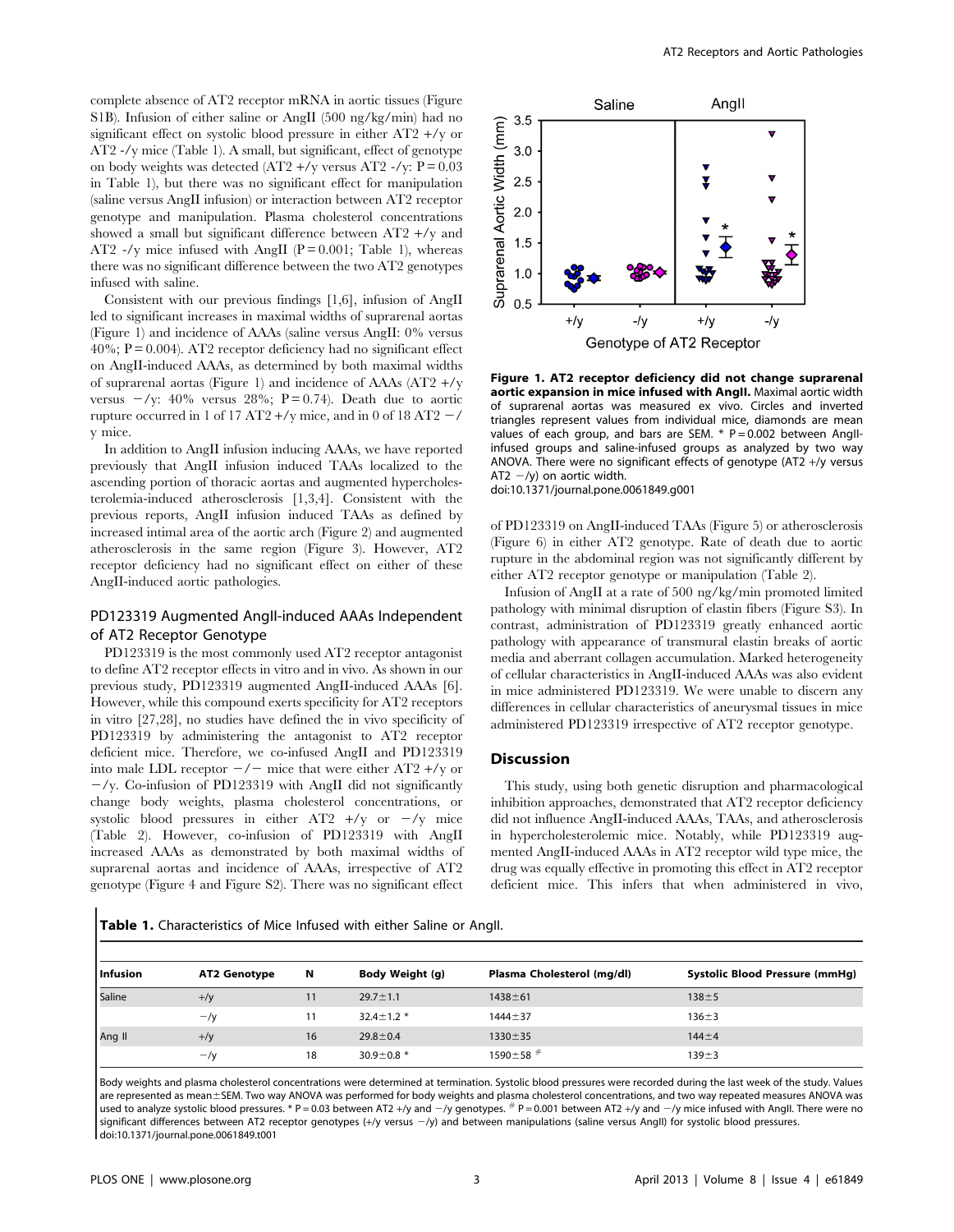

Figure 2. AT2 receptor deficiency did not change expansion of the aortic arch region in mice infused with AngII. Intimal area of aortic arches was calculated from en face measurements. Circles and inverted triangles represent values from individual mice, diamonds are mean values of each group, and bars are SEM.  $*$  P = 0.0003 between AngII-infused and saline-infused groups as analyzed by two way ANOVA. There were no significant effects of genotype (AT2 +/y versus AT2  $-\prime$ y) on intimal areas of aortic arches. doi:10.1371/journal.pone.0061849.g002

PD123319 exerts its effects through a mechanism that is independent of AT2 receptor antagonism.

There is compelling evidence from many laboratories that AngII infusion promotes aortic aneurysms and augments atherosclerosis [1,3,4,29–32]. Among the 3 subtypes of AngII receptors in rodents, AT1a receptors promote AngII-induced aortic aneurysms and atherosclerosis as demonstrated by pharmacological inhibition of AT1 receptors [6] and genetic deletion of AT1a receptors [4,7] in our previous studies. In contrast to the welldefined functional effects of the AngII-AT1a receptor interaction, no study has employed both pharmacological and genetic approaches to defining effects of AT2 receptors on AngII-induced



Figure 3. AT2 receptor deficiency did not change percent atherosclerotic lesion area in mice infused with AngII. Percent atherosclerotic lesion area of aortic arches was calculated as lesion area/ intimal surface area (x 100%). Circles and inverted triangles represent values from individual mice, diamonds are mean values of each group, and bars are SEM.  $*$  P $<$ 0.0001 between AngII-infused groups and salineinfused groups as analyzed by two way ANOVA. There were no significant effects of genotype (AT2 +/y versus AT2  $-$ /y) on lesion areas. doi:10.1371/journal.pone.0061849.g003

AAAs. Definition of AT2 receptor function in vivo has been limited by the availability of few pharmacological tools. The most commonly used pharmacological reagents are PD123319 as an antagonist and CGP42112 as a partial agonist, respectively. We reported previously that simultaneous administration of PD123319 at the same dose (3 mg/kg/day) used in the present study with AngII infusion into hypercholesterolemic mice exacerbated AAAs [6]. A range of doses (1–50 mg/kg/day) of PD123319 were used to define several different AT2 receptor-dependent effects in mice  $[28,33-36]$ . The dose of PD123319  $(3 \text{ mg/kg/day})$ used in the present study was similar to the lowest dose used in most mouse studies [6,12], which minimize the possibility of nonspecific effects of this compound. Despite this low dose, AT2 receptor independent effects of PD123319 on AAAs, but not on atherosclerosis and systolic blood pressure, were demonstrated in AngII-infused mice lacking AT2 receptors. There are also reports that 5 mg/kg/d of PD123319 decreased atherosclerosis in diabetic apoE  $-\prime$  mice [15], while 30 mg/kg/d of PD123319 did not affect systolic blood pressure in C57BL/6 mice infused with AngII 500 ng/kg/min [37]. These findings indicate that there might be



Figure 4. PD123319 augmented AngII-induced suprarenal aortic expansion and incidence of AAAs independent of AT2 receptor genotype. A. Maximal aortic width of suprarenal aortas was measured ex vivo. Circles and inverted triangles represent values from individual mice, diamonds are mean values of each group, and bars are SEM. \* P = 0.01 between AngII-infused and PD123319-infused groups as analyzed by two way ANOVA. There were no significant effects on aortic width for genotypes (AT2 +/y versus AT2  $-\prime$ y). B. Incidence of AAAs. \* P = 0.006 between AngII-infused and PD123319-infused groups as analyzed by Fisher's Exact test. There were no significant effects of genotype (AT2 +/y versus AT2  $-$ /y) on incidence of AAAs. doi:10.1371/journal.pone.0061849.g004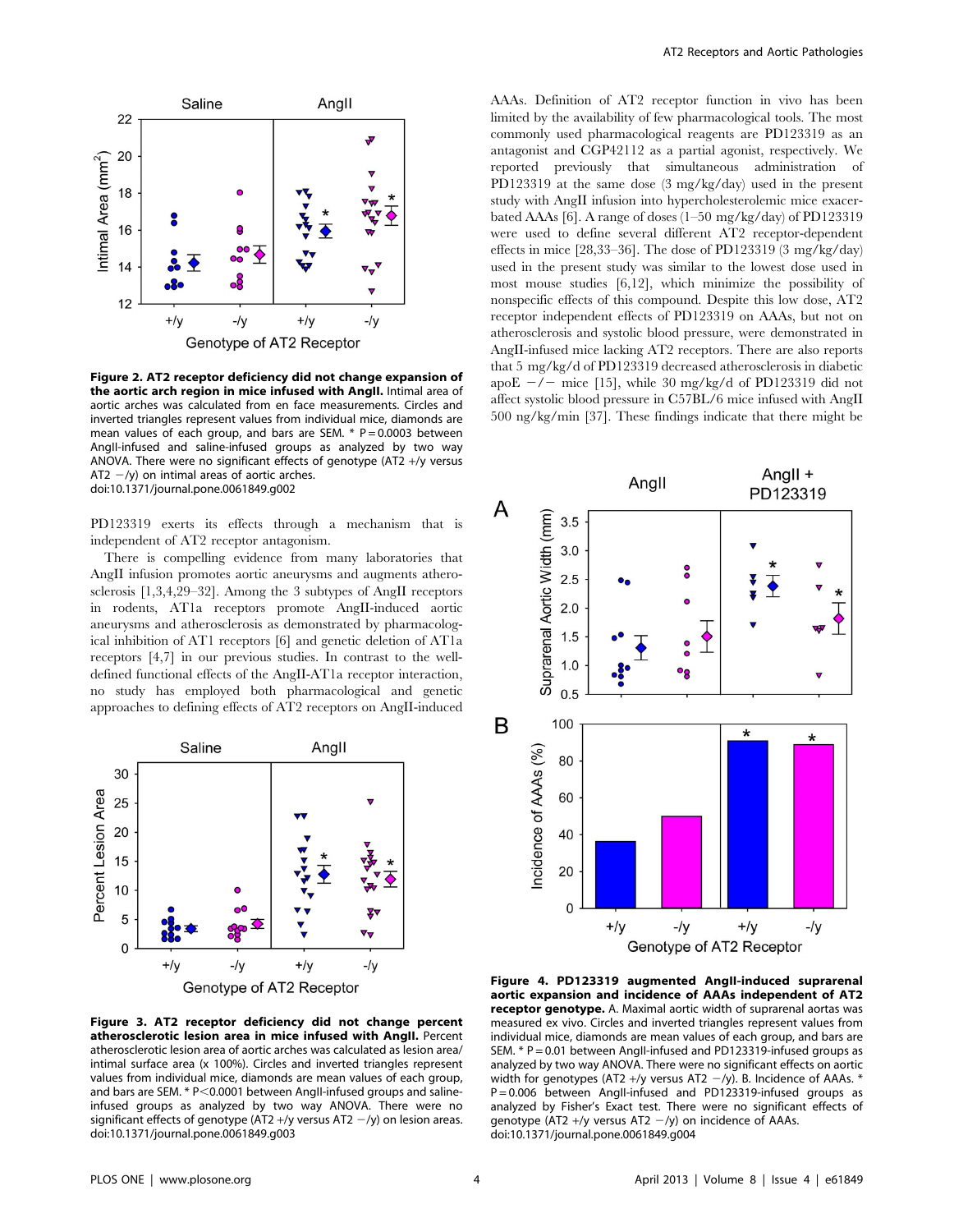

Figure 5. PD123319 did not change AngII-induced expansion of the aortic arch region. Intimal area of aortic arches was measured using an en face method after termination. Circles and inverted triangles represent values from individual mice, diamonds are mean values of each group, and bars are SEM. There were no significant effects of genotype (AT2 +/y versus AT2 -/y) or PD123319 on intimal areas of the aortic arch region, as demonstrated by two way ANOVA. doi:10.1371/journal.pone.0061849.g005

dose-dependent responses for off-target effects of PD123319 on different parameters.

The ablation effect of AT1a receptor deficiency on AngIIinduced AAAs and augmentation of this aortic pathology by PD123319 implied that AT2 receptors may antagonize AT1a receptor-mediated pathophysiological roles of AngII. Given previous findings [6], these results prompted us to test whether PD123319 increases AAAs through an AT2 receptor-dependent mechanism. Consistent with our previous study [6], co-infusion of PD123319 with AngII led to augmentation of AAAs. Additionally, as demonstrated by Movat's pentachrome staining, PD123319 administration led to severe destruction of the aortic wall. However, this effect was comparable between the two AT2 genotypes, inferring that PD123319 augmented AngII-induced AAAs through an ancillary mechanism that is independent of AngII-AT2 receptor interaction. To support the findings from the present study, a previous study has provided evidence that PD123319 acts through an AT2 receptor-independent mechanism in AngII-induced vasoconstriction in mice [38]. Although



Figure 6. PD123319 did not change atherosclerotic lesion size in mice infused with AngII. Percent atherosclerotic lesion area of aortic arches was calculated as lesion area/intimal surface area (x 100%). Circles and inverted triangles represent values from individual mice, diamonds are mean values of each group, and bars are SEM. There were no significant effects of genotype (AT2 +/y versus AT2  $-\prime$ y) or PD123319 on lesion areas, as demonstrated by two way ANOVA. doi:10.1371/journal.pone.0061849.g006

PD123319 significantly increased AngII-induced AAAs independent of AT2 receptors, the complexity of the aneurysmal response will provide a challenge in determining the mechanism of this effect [36,39,40].

In addition to AAAs and atherosclerosis, chronic AngII induces TAAs that are restricted to the ascending aortic region [3,4]. The role of AngII receptors has also been inferred in another mouse model with TAAs that is provoked by mutation of fibrillin-1 [41,42]. Losartan, an AT1 receptor antagonist, reduced TAAs in this mouse model with Marfan syndrome [41], whereas AT2 receptor deficiency augmented aortic expansion in this mouse model [42]. These findings indicate that AT2 receptors may prevent aortic expansion through antagonizing AngII-AT1 activation. For comparison to these reports, we also defined the role of AT2 receptors on AngII-induced TAAs in the present study. As noted previously, AngII infusion induced TAAs in LDL receptor  $-\prime$  mice irrespective of AT2 genotype. In contrast to AngII-induced AAAs, neither AT2 receptor deficiency nor

| Table 2. Characteristics of Mice Infused with Angll alone or both Angll and PD123319. |  |  |  |
|---------------------------------------------------------------------------------------|--|--|--|
|---------------------------------------------------------------------------------------|--|--|--|

| <b>Infusion</b> | AT2 Genotype   | N  | Body Weight (g) | <b>Plasma Cholesterol</b><br>(mg/dl) | <b>Systolic Blood Pressure</b><br>(mmHq) | <b>Aortic Rupture</b> |
|-----------------|----------------|----|-----------------|--------------------------------------|------------------------------------------|-----------------------|
| Angll           | $+\frac{y}{y}$ | 11 | $29.8 \pm 1.2$  | $1062 \pm 44$                        | $154 + 5$                                | 0/11                  |
|                 | $-y$           | 11 | $29.5 \pm 1.5$  | $1029 + 83$                          | $160 + 7$                                | 2/9                   |
|                 |                |    |                 |                                      |                                          |                       |
| Ang II+PD123319 | $+\frac{y}{y}$ | 8  | $28.3 \pm 0.6$  | $1028 + 37$                          | $152 + 7$                                | 3/10                  |
|                 | $-y$           |    | $26.8 \pm 0.9$  | $1151 \pm 167$                       | $155 + 6$                                | 3/10                  |

Body weights and plasma cholesterol concentrations were determined at termination. Systolic blood pressures were recorded during the last week of the study. Aortic rupture was confirmed by necropsy with visible blood clot in the abdominal cavity and verification of disrupted aortic structure of abdominal aorta. Values are represented as mean±SEM. Two way ANOVA was performed for body weights and plasma cholesterol concentrations, two way repeated measures ANOVA was used to analyze systolic BP data, and Fisher's exact test was done for aortic rupture rate. There were no significant differences between AT2 receptor genotypes (+/y versus -/y) and between manipulations (AngII versus AngII+PD123319) for all parameters tested in this table.

doi:10.1371/journal.pone.0061849.t002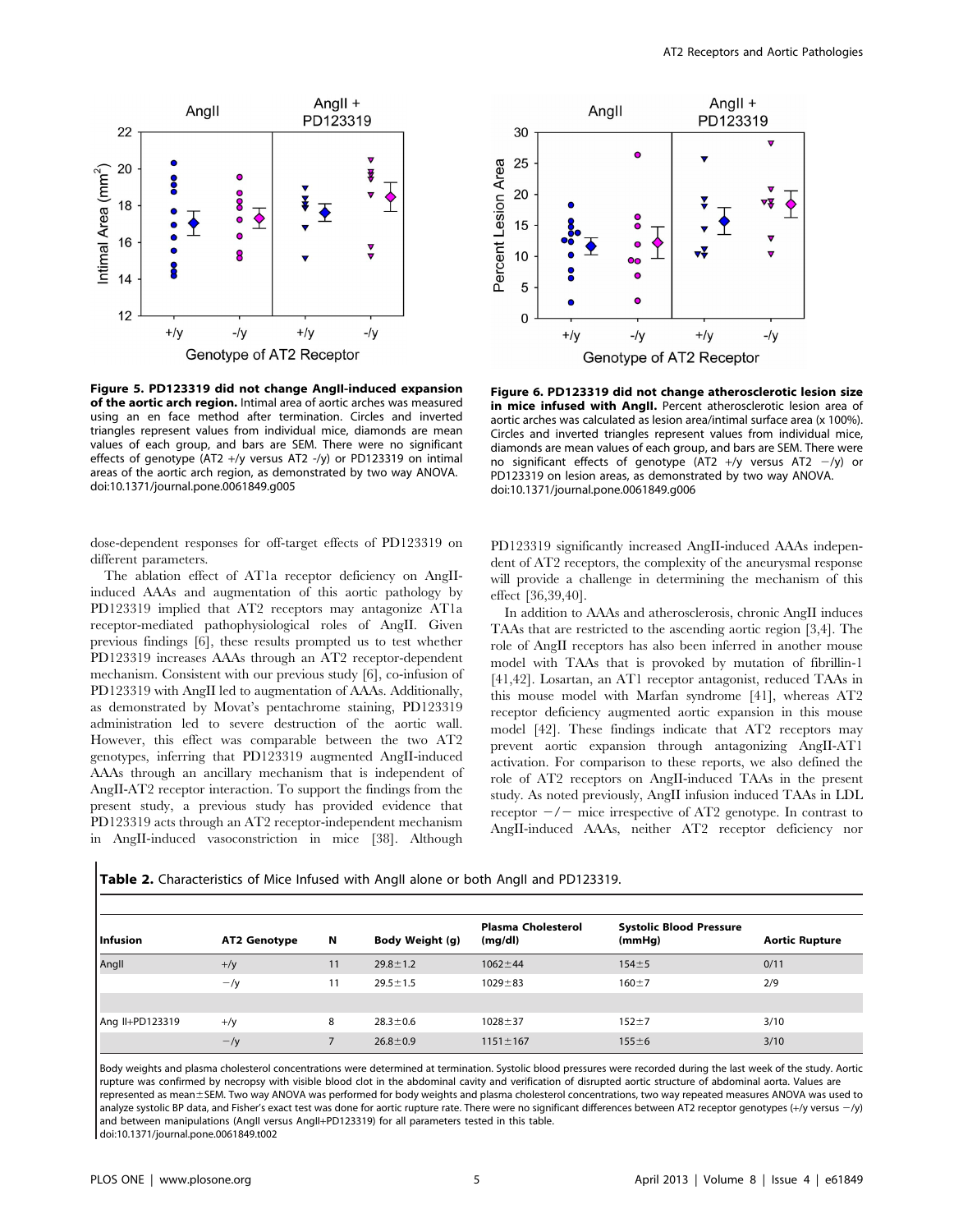PD123319 significantly affected AngII-induced TAAs. Therefore, unlike TAAs associated with fibrillin-1 mutations [42], our results do not support a role of AT2 receptors in AngII-induced TAAs.

In the current study, the role of AT2 receptors on AngIIinduced atherosclerosis was determined in male LDL receptor  $-\prime$ - mice. AT2 receptor deficiency and PD123319 administration have been used in several studies in apo $E - \ell$  mice to determine effects on atherosclerosis with variable results [12–15,34]. In the current study, neither deficiency of AT2 receptors nor PD123319 administration (separately or concomitantly) had any effect on atherosclerotic lesion size. Therefore, this study provides further confirmation for a limited role of AT2 receptors in atherosclerosis.

In conclusion, AT2 receptor deficiency has no effect on either aortic aneurysms or atherosclerosis. PD123319, despite being accepted as a specific AT2 antagonist, augments AngII-induced AAAs through an AT2 receptor-independent mechanism.

#### Supporting Information

Figure S1 Verification of AT2 receptor deficiency in AT2 -/y mice. (A) Genotypes of the AT2 receptor were determined with PCR. Primers (arrows in cyan color) were located upstream and downstream of the neo sequence in exon 3 of the AT2 receptor gene, respectively. Amplicon sizes of wild type and disrupted alleles were 500 bp and  $\sim$  1100 bp, respectively. (B) mRNA of AT2 receptor  $(160 \text{ bp})$  and  $\beta$ -actin  $(236 \text{ bp})$  was determined by RT-PCR. AT2 receptor mRNA was detectable in

#### References

- 1. Daugherty A, Manning MW, Cassis LA (2000) Angiotensin II promotes atherosclerotic lesions and aneurysms in apolipoprotein E-deficient mice. J Clin Invest 105: 1605–1612.
- 2. Daugherty A, Cassis L (1999) Chronic angiotensin II infusion promotes atherogenesis in low density lipoprotein receptor  $-/-$  mice. Ann NY Acad Sci 892: 108–118.
- 3. Daugherty A, Rateri DL, Charo IF, Owens AP, Howatt DA,et al. (2010) Angiotensin II infusion promotes ascending aortic aneurysms: attenuation by CCR2 deficiency in  $apoE-/-$  mice. Clin Sci (Lond) 118: 681–689.
- 4. Rateri DL, Moorleghen JJ, Balakrishnan A, Owens AP 3rd, Howatt DA et al. (2011) Endothelial cell-specific deficiency of Ang II type 1a receptors attenuates Ang II-induced ascending aortic aneurysms in LDL receptor $-\prime$  mice. Circ Res 108: 574–581.
- 5. Carey RM, Wang ZQ, Siragy HM (2000) Role of the angiotensin type 2 receptor in the regulation of blood pressure and renal function. Hypertension 35: 155–163.
- 6. Daugherty A, Manning MW, Cassis LA (2001) Antagonism of AT2 receptors augments angiotensin II-induced abdominal aortic aneurysms and atherosclerosis. Br J Pharmacol 134: 865–870.
- 7. Cassis LA, Rateri DL, Lu H, Daugherty A (2007) Bone marrow transplantation reveals that recipient AT1a receptors are required to initiate angiotensin IIinduced atherosclerosis and aneurysms. Arterioscler Thromb Vasc Biol 27: 380– 386.
- 8. Akishita M, Iwai M, Wu L, Zhang L, Ouchi Y et al. (2000) Inhibitory effect of angiotensin II type 2 receptor on coronary arterial remodeling after aortic banding in mice. Circulation 102: 1684–1679.
- 9. Akishita M, Yamada H, Dzau VJ, Horiuchi M (1999) Increased vasoconstrictor response of the mouse lacking angiotensin II type 2 receptor. Biochem Biophys Res Commun 261: 345–339.
- 10. Tanaka M, Tsuchida S, Imai T, Fujii N, Miyazaki H et al. (1999) Vascular response to angiotensin II is exaggerated through an upregulation of AT1 receptor in AT2 knockout mice. Biochem Biophys Res Commun 258: 194–188.
- 11. Daugherty A, Rateri DL, Lu H, Inagami T, Cassis LA (2004) Hypercholesterolemia stimulates angiotensin peptide synthesis and contributes to atherosclerosis through the AT1A receptor. Circulation 110: 3849–3857.
- 12. Johansson ME, Wickman A, Fitzgerald SM, Gan LM, Bergstrom G (2005) Angiotensin II, type 2 receptor is not involved in the angiotensin II-mediated pro-atherogenic process in ApoE $-\prime$  mice. J Hypertens 23: 1541–1549.
- 13. Iwai M, Chen R, Li Z, Shiuchi T, Suzuki J et al. (2005) Deletion of angiotensin II type 2 receptor exaggerated atherosclerosis in apolipoprotein E-null mice. Circulation 112: 1636–1643.
- 14. Sales VL, Sukhova GK, Lopez-Ilasaca MA, Libby P, Dzau VJ et al. (2005) Angiotensin type 2 receptor is expressed in murine atherosclerotic lesions and modulates lesion evolution. Circulation 112: 3328–3336.

extracts of aortas from AT2 +/y mice, but not from AT2 -/y mice. No RT was used as a negative control. (PDF)

Figure S2 Ex vivo images of abdominal aortas. After removal of adventitia, aortas were pinned for photography. Ex vivo diameters were measured using ImagePro Plus software. These selected images represent outer diameters of suprarenal aortas near the mean value of each group. (PDF)

Figure S3 Pathology of abdominal aortic aneurysms. Suprarenal aortas were sectioned and stained to determine tissue characteristics. Movat's pentachrome staining was performed to visualize structures of aortic tissues. The images of representative sections demonstrate the similar heterogeneity of aneurysmal tissue pathologies in mice infused with PD123319 irrespective of the AT2 genotype. (PDF)

#### Acknowledgments

We thank Dr. Hong Lu for editing the manuscript.

#### Author Contributions

Conceived and designed the experiments: AD LAC. Performed the experiments: DLR DAH AD. Analyzed the data: AD RC DLR DAH. Contributed reagents/materials/analysis tools: AD. Wrote the paper: AD. Manuscript editing: AD DLR DAH RC LAC.

- 15. Koitka A, Cao Z, Koh P, Watson AM, Sourris KC et al. (2010) Angiotensin II subtype 2 receptor blockade and deficiency attenuate the development of atherosclerosis in an apolipoprotein E-deficient mouse model of diabetes. Diabetologia 53: 584–592.
- 16. Tiyerili V, Mueller CF, Becher UM, Czech T, van Eickels M et al. (2012) Stimulation of the AT2 receptor reduced atherogenesis in ApoE $(-/-)$ /  $AT1A(-/-)$  double knockout mice. J Mol Cell Cardiol 52: 630–637.
- 17. Hein L, Barsh GS, Pratt RE, Dzau VJ, Kobilka BK (1995) Behavioural and cardiovascular effects of disrupting the angiotensin II type-2 receptor in mice. Nature 377: 744–747.
- 18. Ichiki T, Labosky PA, Shiota C, Okuyama S, Imagawa Y et al. (1995) Effects on blood pressure and exploratory behaviour of mice lacking angiotensin II type-2 receptor. Nature 377: 748–750.
- 19. Henriques TA, Huang J, D'Souza SS, Daugherty A, Cassis LA (2004) Orchidectomy, but not ovariectomy, regulates angiotensin II-induced vascular diseases in apolipoprotein E-deficient mice. Endocrinology 145: 3866–3872.
- 20. Daugherty A, Rateri DL (1994) Presence of LDL receptor-related protein/alpha 2-macroglobulin receptors in macrophages of atherosclerotic lesions from cholesterol- fed New Zealand and heterozygous Watanabe heritable hyperlipidemic rabbits. Arterioscler Thromb 14: 2017–2024.
- 21. Daugherty A, Rateri D, Lu H, Balakrishnan A (2009) Measuring blood pressure in mice using volume pressure recording, a tail-cuff method. J Vis Exp 1291.
- 22. Wang YX, Cassis LA, Daugherty A (2006) Angiotensin II-induced abdominal aortic aneurysms. A Handbook of Mouse Models for Cardiovascular Disease Ed. Q. Xu, John Wiley & Sons: 125–136.
- 23. Daugherty A, Whitman SC (2003) Quantification of atherosclerosis in mice. Methods Mol Biol 209: 293–309.
- 24. Daugherty A, Rateri DL (2005) Development of experimental designs for atherosclerosis studies in mice. Methods 36: 129–138.
- 25. Lu H, Balakrishnan A, Howatt DA, Wu C, Charnigo R et al. (2012) Comparative effects of different modes of renin angiotensin system inhibition on hypercholesterolaemia-induced atherosclerosis. Br J Pharmacol 165: 2000– 2008.
- 26. Rateri DL, Howatt DA, Moorleghen JJ, Charnigo R, Cassis LA et al. (2011) Prolonged infusion of angiotensin II in apo $\mathrm{E}(-/-)$  mice promotes macrophage recruitment with continued expansion of abdominal aortic aneurysm. Am J Pathol 179: 1542–1548.
- 27. Dudley DT, Hubbell SE, Summerfelt RM (1991) Characterization of angiotensin II (AT2) binding sites in R3T3 cells. Mol Pharmacol 40: 360–367.
- 28. Yayama K, Hiyoshi H, Imazu D, Okamoto H (2006) Angiotensin II stimulates endothelial NO synthase phosphorylation in thoracic aorta of mice with abdominal aortic banding via type 2 receptor. Hypertension 48: 958–964.